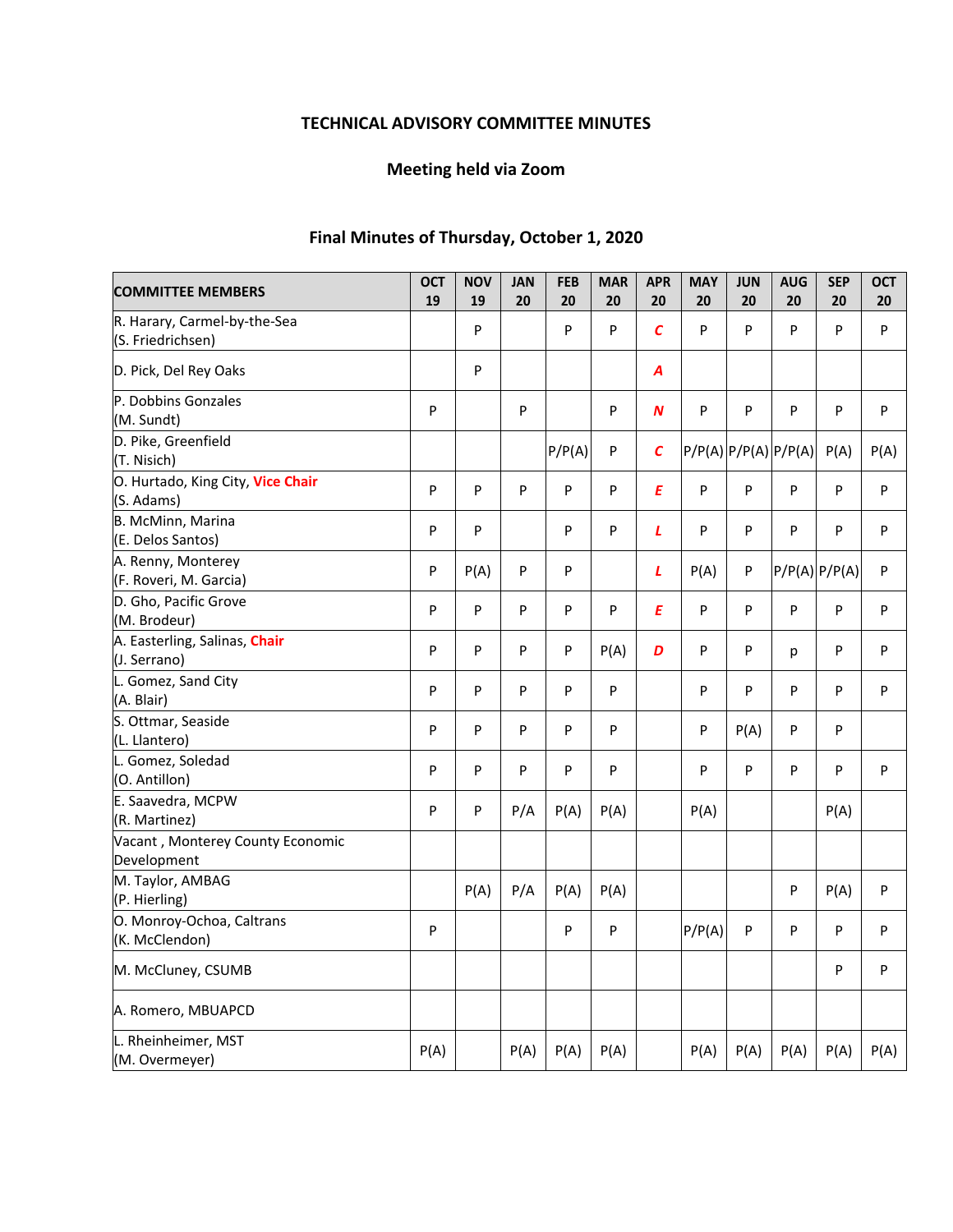| <b>STAFF</b>                            | <b>OCT</b> | <b>NOV</b> | <b>JAN</b> | <b>FEB</b> | <b>MAR</b> | <b>APR</b> | <b>MAY</b> | <b>JUN</b> | <b>AUG</b> | <b>SEP</b> | <b>OCT</b> |
|-----------------------------------------|------------|------------|------------|------------|------------|------------|------------|------------|------------|------------|------------|
|                                         | 19         | 19         | 20         | 20         | 20         | 20         | 20         | 20         | 20         | 20         | 20         |
| D. Hale, Exec. Director                 | P          | P          | P          |            | P          |            | P          |            | P          | P          |            |
| T. Muck, Dep. Exec. Director            | P          | P          | P          |            | P          | А          | P          | P          | P          | P          | P          |
| M. Zeller, Principal Transp. Planner    | P          | P          | P          | P          | P          | N          | P          |            | P          | P          | P          |
| C. Watson, Principal Transp. Planner    |            |            |            |            | P          | С          |            | P          |            |            |            |
| M. Jacobsen, Transportation Planner     | P          | P          | P          | р          | P          | E          |            | P          | P          | P          | P          |
| T. Wright, Public Outreach Coordinator  |            |            |            |            |            |            |            | P          |            |            |            |
| R. Deal, Principal Engineer             | P          | P          |            | P          | P          |            | P          | P          |            |            |            |
| A. Green, Senior Transportation Planner |            |            | P          |            |            | Ε          |            |            |            |            |            |
| S. Castillo, Transportation Planner     |            |            | P          |            |            | D          |            |            |            | P          |            |
| L. Williamson, Senior Engineer          |            |            | P          | P          |            |            | P          |            |            |            |            |
| M. Montiel, administrative Assistant    |            |            |            |            |            |            |            |            | P          | P          | P          |
| Tracy Burke Vasquez, Go831 Coordinator  |            |            |            |            |            |            |            |            | P          |            |            |

#### **OTHERS PRESENT:**

Sasha Tepedelenova, AMBAG Darron Hill, Caltrans D5 Heather Adamson, AMBAG Joe Lodano, Caltrans D5 John Olejnik, Caltrans D5

## **1. ROLL CALL**

Chair Andrew Easterling, City of Salinas, called the meeting to order at 9:30 am. Introductions were made and a quorum was established.

- **1.1 ADDITIONS OR CORRECTIONS TO AGENDA**  None.
- **2. PUBLIC COMMENTS**

None

# **3. BEGINNING OF CONSENT AGENDA**

### **M / S / C: Hurtado / Renny / unanimous**

**Ayes:**  Harary, Dobbins, Pike, Hurtado, McMinn, Renny, Gho, Easterling, Gomez, Taylor, Monroy‐Ochoa, McCluney, Overmeyer

**No:** None **Abstain:** None

**3.1 APPROVE** the Technical Advisory Committee meeting minutes of September 3, 2020.

#### **END OF CONSENT AGENDA**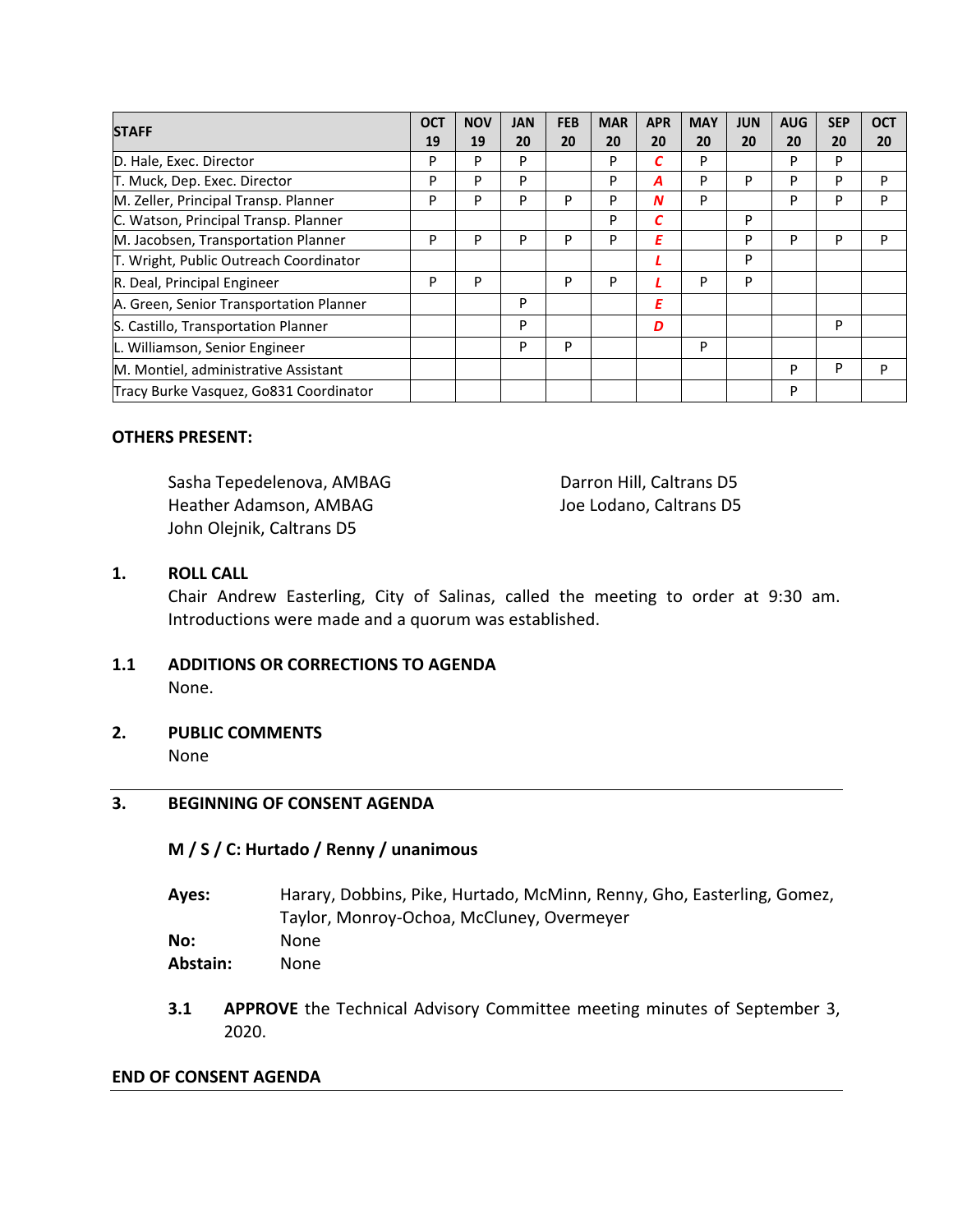### **4. MONTEREY COUNTY 2022 REGIONAL TRANSPORTATION PLAN**

The Committee received a presentation from Madilyn Jacobsen, Transportation Planner, on the development of Monterey County's 2022 Regional Transportation Plan.

Ms. Jacobsen presented that Regional Transportation Plan for Monterey County is a long range (20 year) plan, updated every four years. The Regional Transportation Plan forms the basis for the Metropolitan Transportation Plan prepared by the Association of Monterey Bay Area Governments (AMBAG) for the Monterey Bay Area pursuant to Federal Highway Administration and Caltrans transportation planning requirements. As the Metropolitan Planning Organization for the Monterey Bay Area, AMBAG incorporates the financial assumptions and project lists included in the Regional Transportation Plans for Monterey, Santa Cruz and San Benito Counties into the Metropolitan Transportation Plan. On‐going work includes updating the project list, which TAMC staff is coordinating with local jurisdictions to update their projects, revising the financial estimates, and preparing the joint environmental impact report. A public review draft of the environmental document is expected to be released in December 2021.

# **5. CALTRANS D5 SHOPP PROJECT VIEWER**

Orchid Monroy‐Ochoa, Caltrans D5, introduced the State Highway Operations and Protection Program project web viewer.

Caltrans is responsible for maintaining and operating approximately 50,000 lane‐miles of the state highway system, the backbone of California's transportation infrastructure. This responsibility includes monitoring the condition and operational performance of the highways through periodic inspections, traffic studies, and systems analyses.

Caltrans has developed a public‐facing State Highway Operations and Protection Program Project Viewer, which provides the latest SHOPP Project Book data in a web map format. The web viewer can be found at the following link:

https://caltrans.maps.arcgis.com/apps/webappviewer/index.html?id=97ceb019d16a44 45acb3ae92cfaf8ca8

Caltrans District 5 staff presented a demonstration of the web viewer to the Committee.

### **6. METROPOLITAN TRANSPORTATION IMPROVEMENT PROGRAM UPDATE**

Sasha Tepedelenova, AMBAG, presented on the Metropolitan Transportation Improvement Program for federal fiscal years 2021 to 2024.